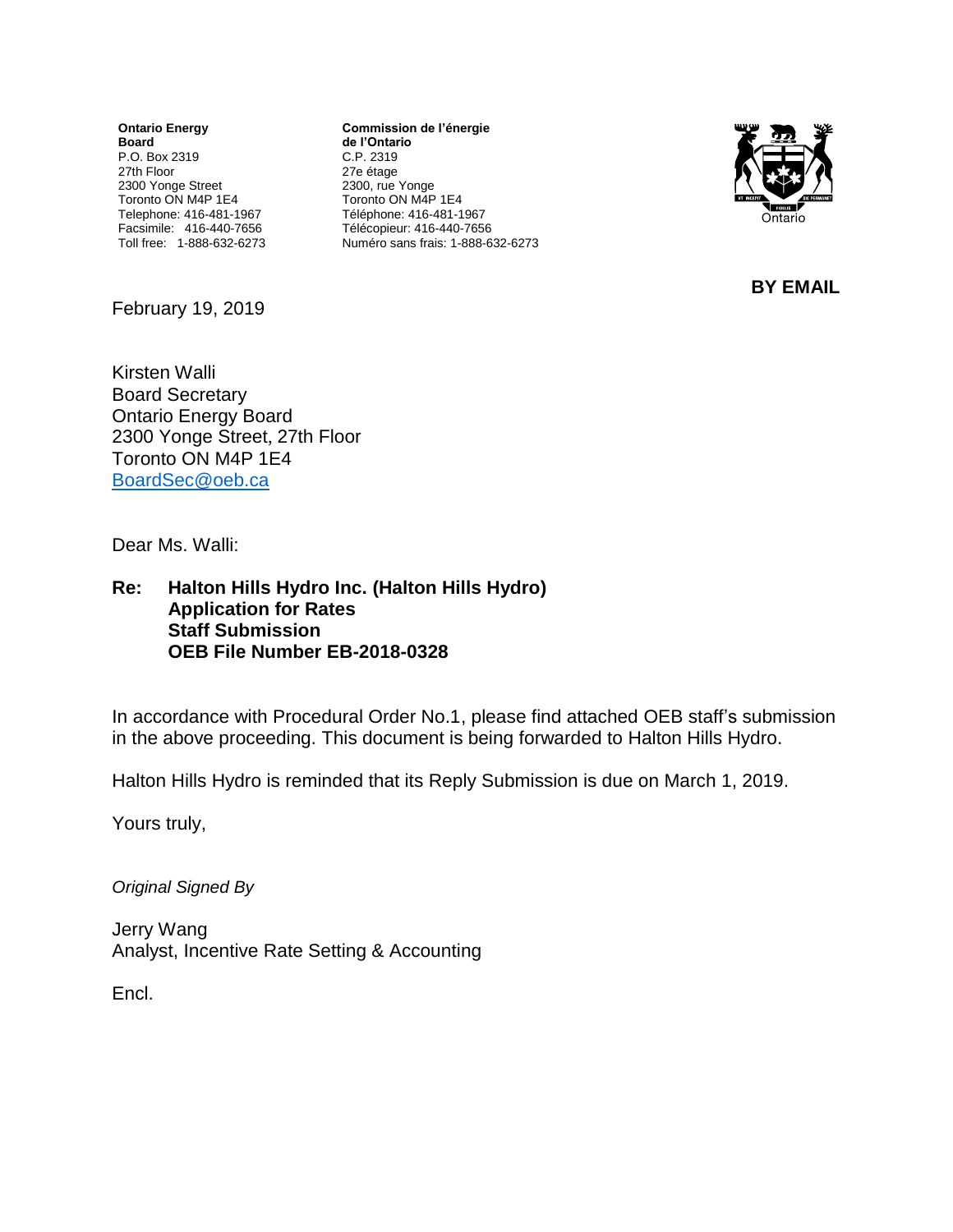# **ONTARIO ENERGY BOARD**

### **STAFF SUBMISSION**

## 2019 ELECTRICITY DISTRIBUTION RATES

### HALTON HILLS HYDRO INC.

### EB-2018-0328

**February 19, 2019**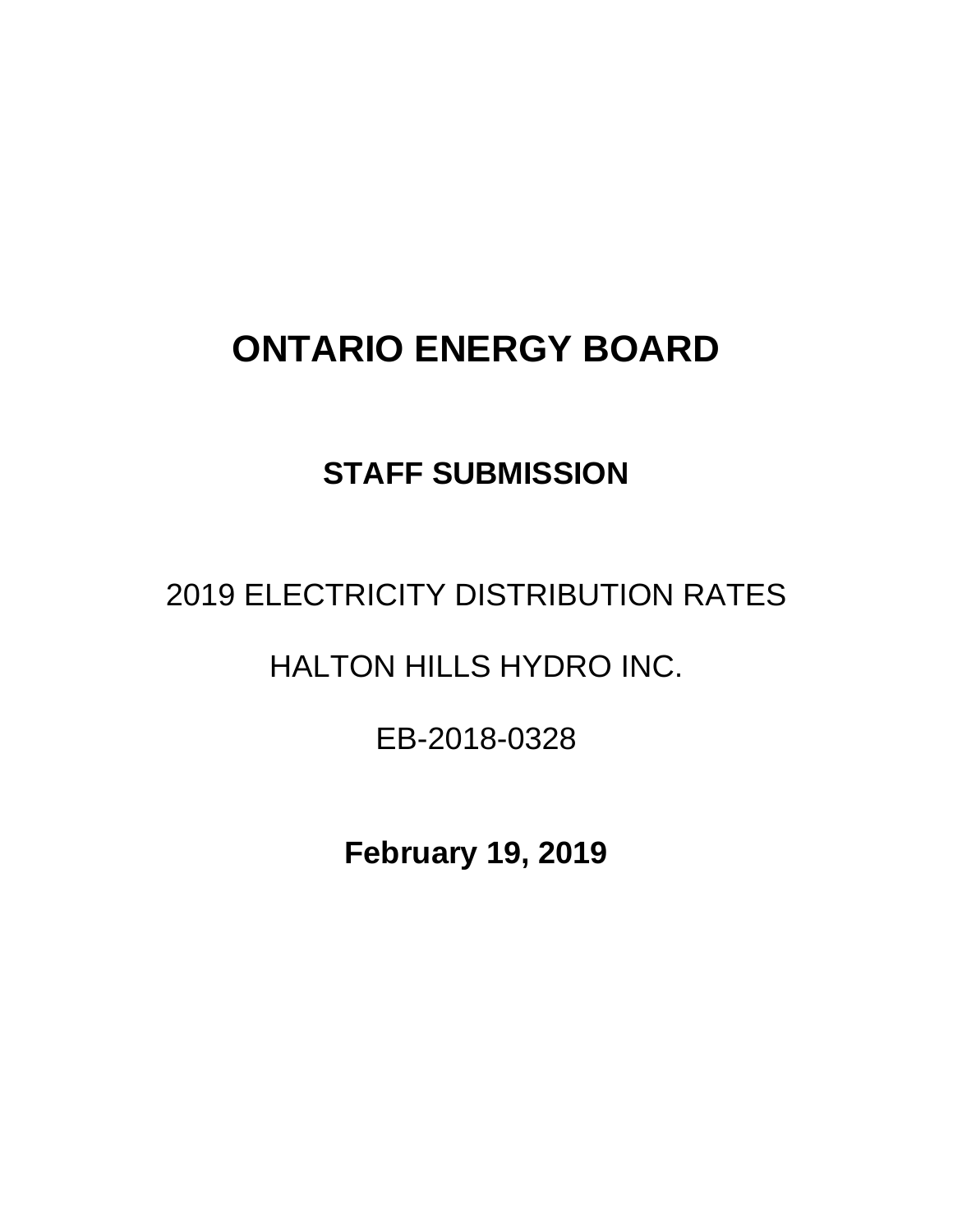**OEB Staff Submission Halton Hills Hydro Inc. 2019 IRM Application EB-2018-0328**

#### **OEB Staff Submission Halton Hills Hydro Inc. 2019 ICM Rate Application EB-2018-0328**

#### **Introduction**

Halton Hills Hydro Inc. (Halton Hills Hydro) was scheduled to file its Incentive Ratesetting Mechanism (IRM) application on October 15, 2018. In a letter sent to the OEB on October 5, 2018 Halton Hills Hydro requested a revised submission date for its 2019 application for rates. In its letter, Halton Hills Hydro informed the OEB that the Incremental Capital Module (ICM) portion of the application would not be ready by the October 15, 2018 filing deadline and requested an extension to December 3, 2018. Halton Hills Hydro indicated in a letter sent to the OEB on October 11, 2018 that it would file the ICM as a separate application.

Halton Hills Hydro filed its IRM application on October 15, 2018 and its ICM application on December 3, 2018. The IRM application is proceeding by way of delegated authority under a separate file number.<sup>1</sup> The purpose of this submission is to provide OEB staff's submissions on the ICM application submitted by Halton Hills Hydro.

OEB staff makes detailed submissions on the following:

- Incremental Capital Module
- New Deferral and Variance Accounts related to the ICM

#### **Incremental Capital Module**

#### *Background*

Halton Hills Hydro requests to recover, through an ICM, the incremental capital costs of \$23,476,441 associated with the construction of a new municipal transformer station (TS) in the town of Halton Hills. Additionally, Halton Hills Hydro requests to recover the incremental Operating, Maintenance and Administration (OM&A) costs associated with the new TS.

<sup>1</sup> EB-2018-0037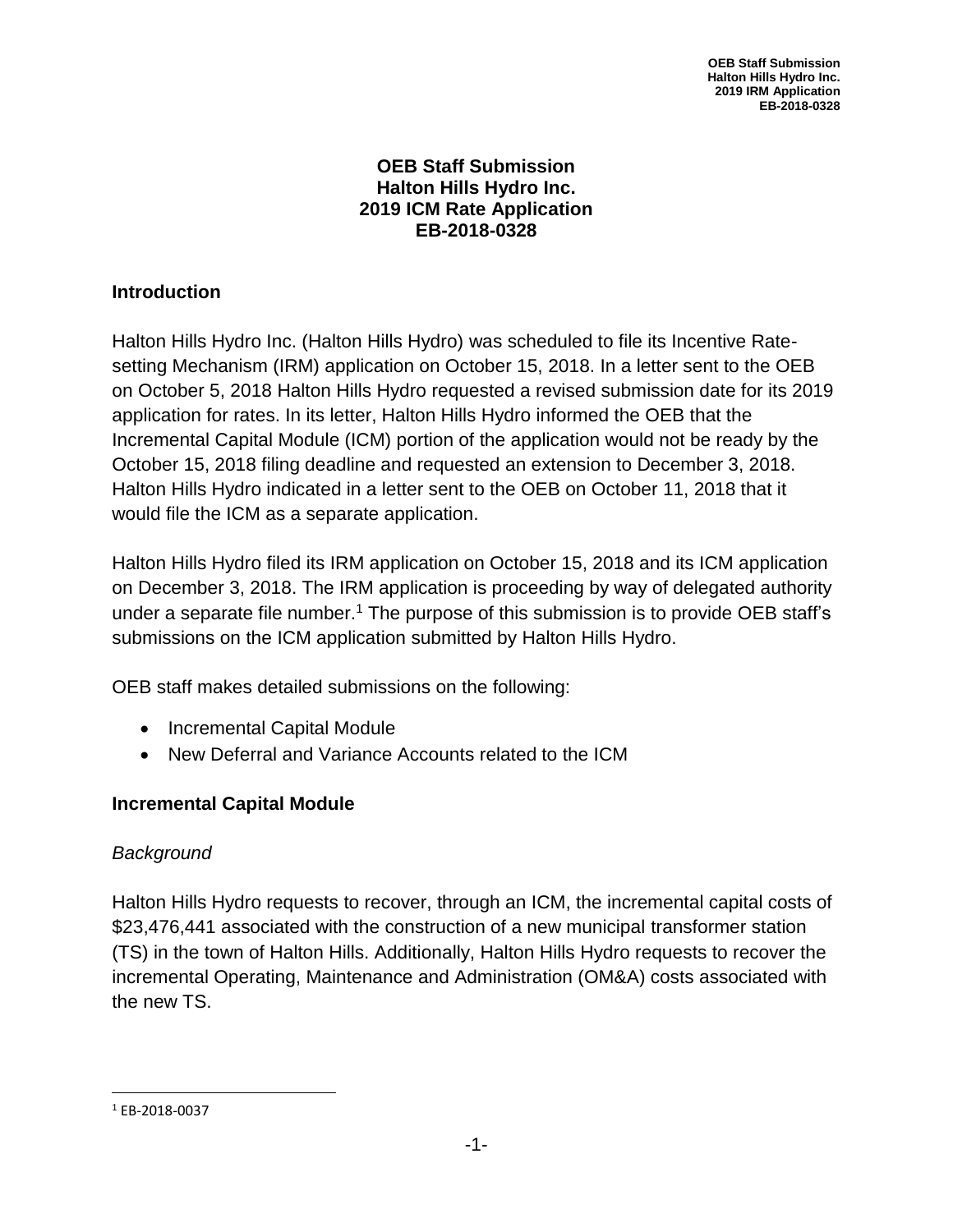The incremental revenue requirement of Halton Hills Hydro's ICM request is \$1,829,600 which includes \$1,698,085 arising from the incremental capital and \$131,515 in incremental OM&A costs. In order to recover the revenue requirement from distribution rates, Halton Hills Hydro is requesting the OEB deem the new TS to be a distribution asset pursuant to section 84(a) of the *Ontario Energy Board Act, 1998* (OEB Act).

Halton Hills Hydro first identified the need for a new source of transmission supply in its service area in 2007. As a result of the economic recession in 2008, planning for the new TS was deferred and did not resume until 2011. When work resumed in 2011, Halton Hills Hydro identified that constructing a new TS on a site adjacent to the new TransCanada Energy Ltd. (TCE) Halton Hills Generating Station (HHGS) could result in potential cost savings. By constructing the new TS adjacent to the HHGS, the new TS would be able to use HHGS's 230 kV switchyard to connect to the transmission grid.

Halton Hills Hydro held meetings with the OEB and Ministry of Energy to discuss regulatory barriers related to the HHGS proposal. On July 17, 2013, Ontario Regulation 219/13 was made, which exempted the HHGS from requiring an Electricity Transmission License to connect the new TS to the transmission grid. Subsequently, Halton Hills Hydro and TCE entered into a Connection Agreement (as required by Ontario Regulation 219/13), and filed the Connection Agreement with the OEB. The OEB issued a letter on February 9, 2015 in which the OEB indicated that:

In accordance with subsection 4.0.2.1(2) of Ontario Regulation 161/99, the Board will not make an order rejecting the Connection Agreement as filed with the Board on November 11, 2013 provided that it is amended as agreed to by [Halton Hills Hydro] and TCE on April 30, 2014 and that the final executed version contains all schedules and appendices.

Halton Hills Hydro provided details about its plans to construct the new TS in its Distribution System Plan (DSP) filed in its 2016 cost of service application.<sup>2</sup> However, Halton Hills Hydro did not include a request for an Advanced Capital Module for the new TS because, as is stated in the current ICM application, "budgetary numbers were still very preliminary and not sufficiently robust for inclusion in the DSP at that time."<sup>3</sup> Halton Hills Hydro states in section 1.1.6 of its DSP: "as the capital requirement for this project is significant, [Halton Hills Hydro] intends to file a separate Incremental Capital Module

<sup>2</sup> EB-2015-0074

<sup>3</sup> EB-2018-0328, ICM Application, p. 6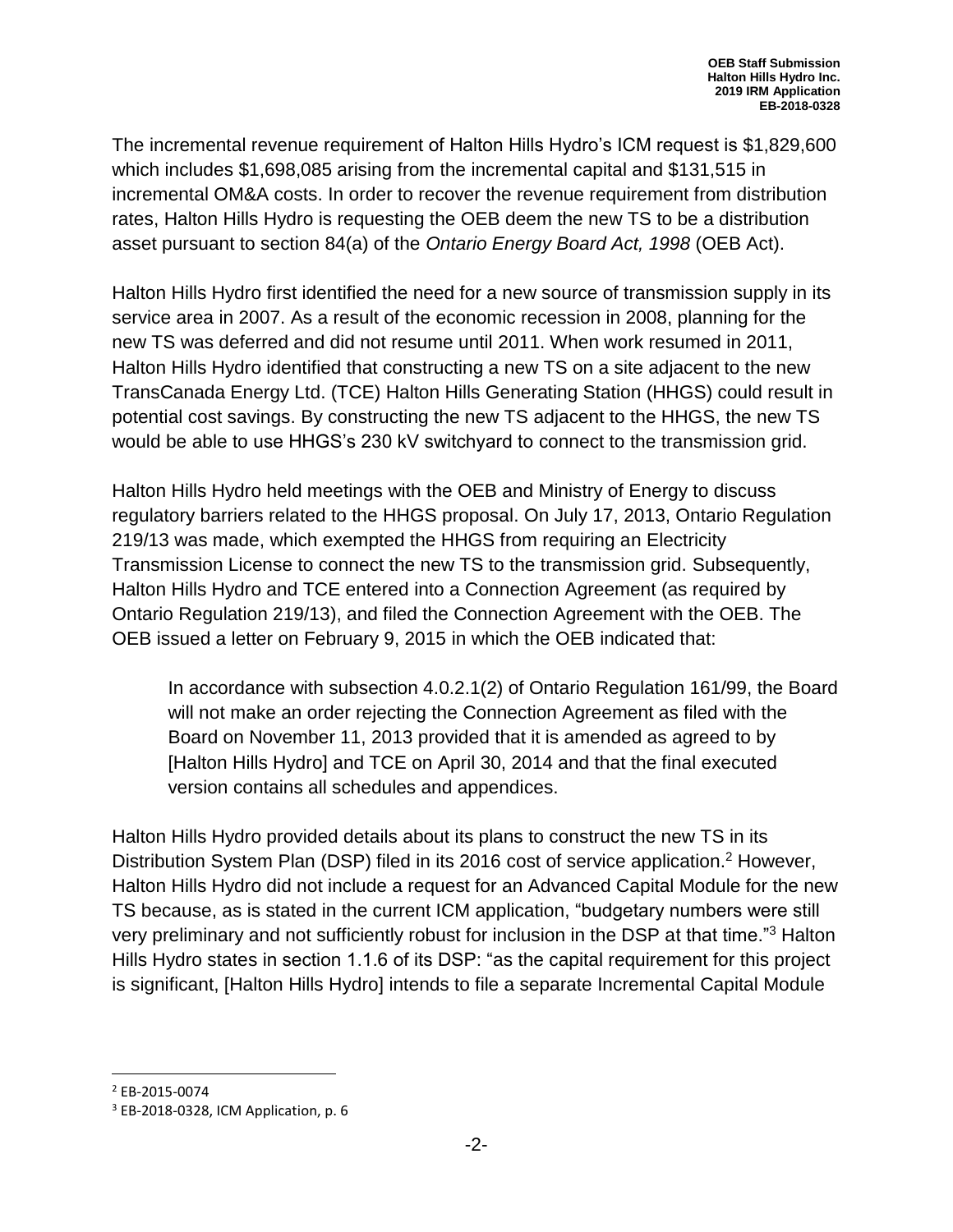(ICM) for associated expenditures rather than including in this Distribution System Plan."<sup>4</sup>

Halton Hills Hydro updated its load forecast in June 2017 which verified a required inservice date of 2019 for the new TS. Halton Hills Hydro began constructing the new TS in the fall of 2017 and expects it to be in-service in the spring of 2019.

#### *IRM Requirements*

The ICM is a mechanism available to electricity distributors whose rates are established under the Price Cap IR regime as described in Section 3.3.2 of the Filing Requirements.<sup>5</sup> The ICM is intended to address the treatment of a distributor's capital investment needs that arise during the rate-setting plan which are incremental to a materiality threshold. The ICM is available for discretionary and non-discretionary projects, as well as for capital projects not included in the distributor's previously filed DSP. It is not limited to extraordinary or unanticipated investments.

Halton Hills Hydro submits that its requested ICM claim satisfies the eligibility criteria of materiality, need and prudence set out in section 4.1.5 of the Report of the Board – New Policy Options for the Funding of Capital Investments: The Advanced Capital Module (the ACM Report). 6

#### *Materiality*

The ACM Report states that distributors must meet an OEB-defined materiality threshold and a project-specific materiality threshold.

The ACM Report explains materiality as follows:

A capital budget will be deemed to be material, and as such reflect eligible projects, if it exceeds the OEB-defined materiality threshold. Any incremental capital amounts approved for recovery must fit within the total eligible incremental capital amount (as defined in this ACM Report) and must clearly have a significant influence on the operation of the distributor; otherwise they

l <sup>4</sup> EB-2015-0074, Halton Hills Hydro Distribution System Plan 2016-2020, p. 13

<sup>5</sup> Ontario Energy Board Filing Requirements For Electricity Distribution Rate Applications – 2018 Edition for 2019 Rate Applications- Chapter 3 Incentive Rate-Setting Applications, July 12, 2018 (IRM Filing Requirements)

 $6$  Report of the Board – New Policy Options for the Funding of Capital Investments: The Advanced Capital Module, (EB- 2014-0219), issued September 18, 2014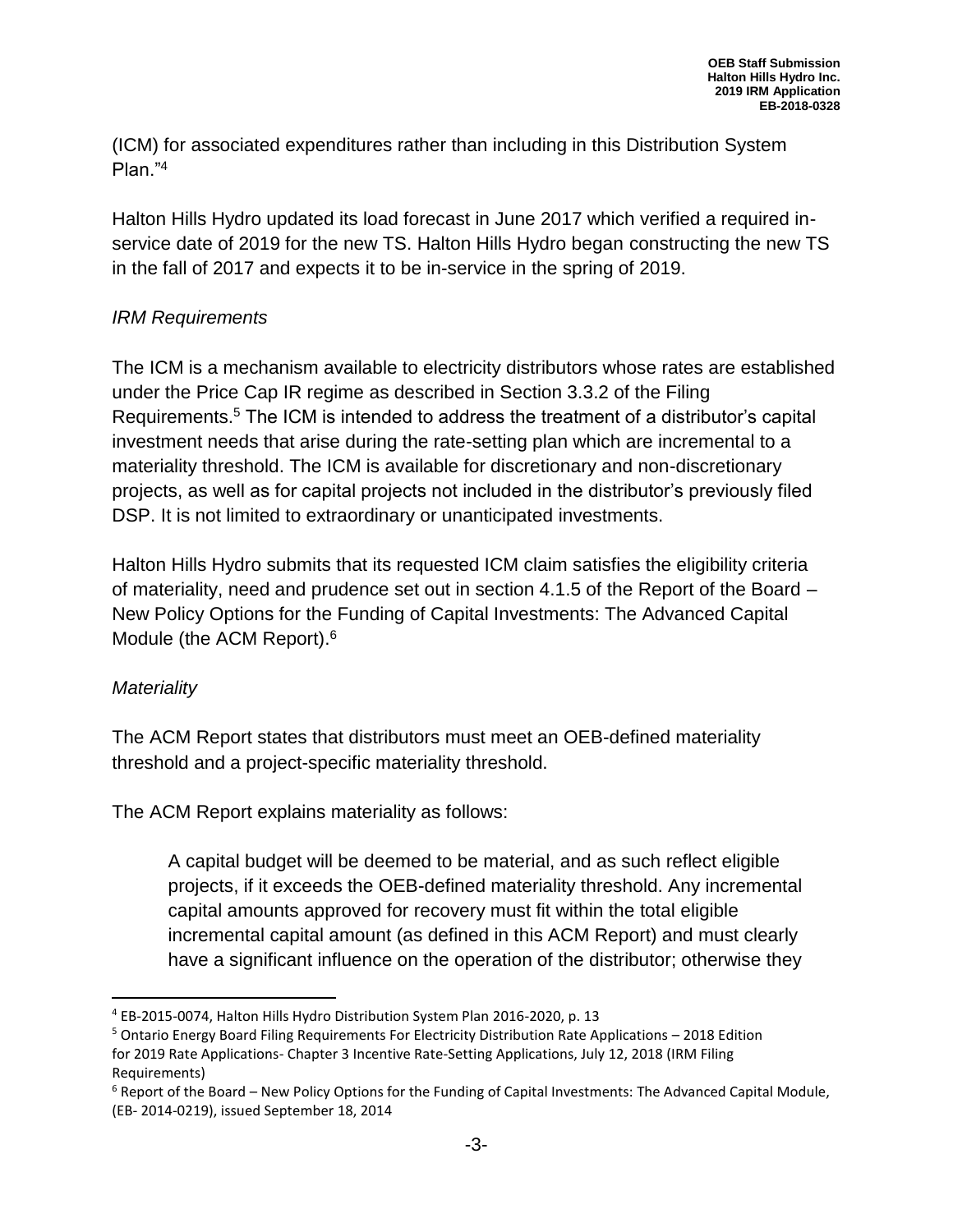should be dealt with at rebasing.

Minor expenditures in comparison to the overall capital budget should be considered ineligible for ACM or ICM treatment. A certain degree of project expenditure over and above the OEB-defined threshold calculation is expected to be absorbed within the total capital budget.<sup>7</sup>

The OEB-defined materiality threshold is defined in Chapter 3 of the Filing Requirements for Distribution Rate Applications. It represents a distributor's financial capacities underpinned by existing rates, including growth and a 10% dead band. The equation used to calculate the materiality threshold is as follows:

*Threshold Value* (%) = 
$$
\left(1 + \left[\left(\frac{RB}{d}\right) \times (g + PCI \times (1 + g))\right]\right) \times \left((1 + g) \times (1 + PCI)\right)^{n-1} + X\%
$$

Where: RB = rate base included in base rates  $(\$)$  $d =$  depreciation expense included in base rates  $(\$)$  $q =$  distribution revenue change from load growth  $(\%)$  $PCI = price cap index$  $n =$  number of years since the cost of service rebasing  $X =$  dead band which is currently set at 10%

In the application as originally filed, Halton Hills Hydro used a price cap index of 0.9% as a placeholder, since the price cap index for 2019 was not yet available. This was based on an inflation factor of 1.20% less a productivity factor of 0.00% and a stretch factor of 0.30%. Using the formula above, Halton Hills Hydro stated it had calculated its materiality threshold to be \$1,859,883. OEB staff submits, however, that the inflation factor for 2019 has since been updated to be 1.5%<sup>8</sup> with the stretch factor remaining at 0.30%. OEB staff calculates Halton Hills Hydro's price cap index to now be 1.20%. OEB staff has recalculated Halton Hills Hydro's materiality threshold and submits that it be revised to \$1,845,179. The OEB expects that Halton Hills Hydro would be able to finance capital expenditures of this amount through its existing rates.

Halton Hills Hydro states its forecasted total capital for 2019 is \$30,635,824. If the cost of the proposed project is removed, the remaining portion of the 2019 capital budget is \$7,159,383 which is consistent with the company's forecast set out in its 2016 Distribution System Plan supporting its 2016 cost of service application (\$7,893,817).

<sup>7</sup> ACM Report, EB-2014-0219, p. 17

<sup>8</sup> Updated November 23, 2018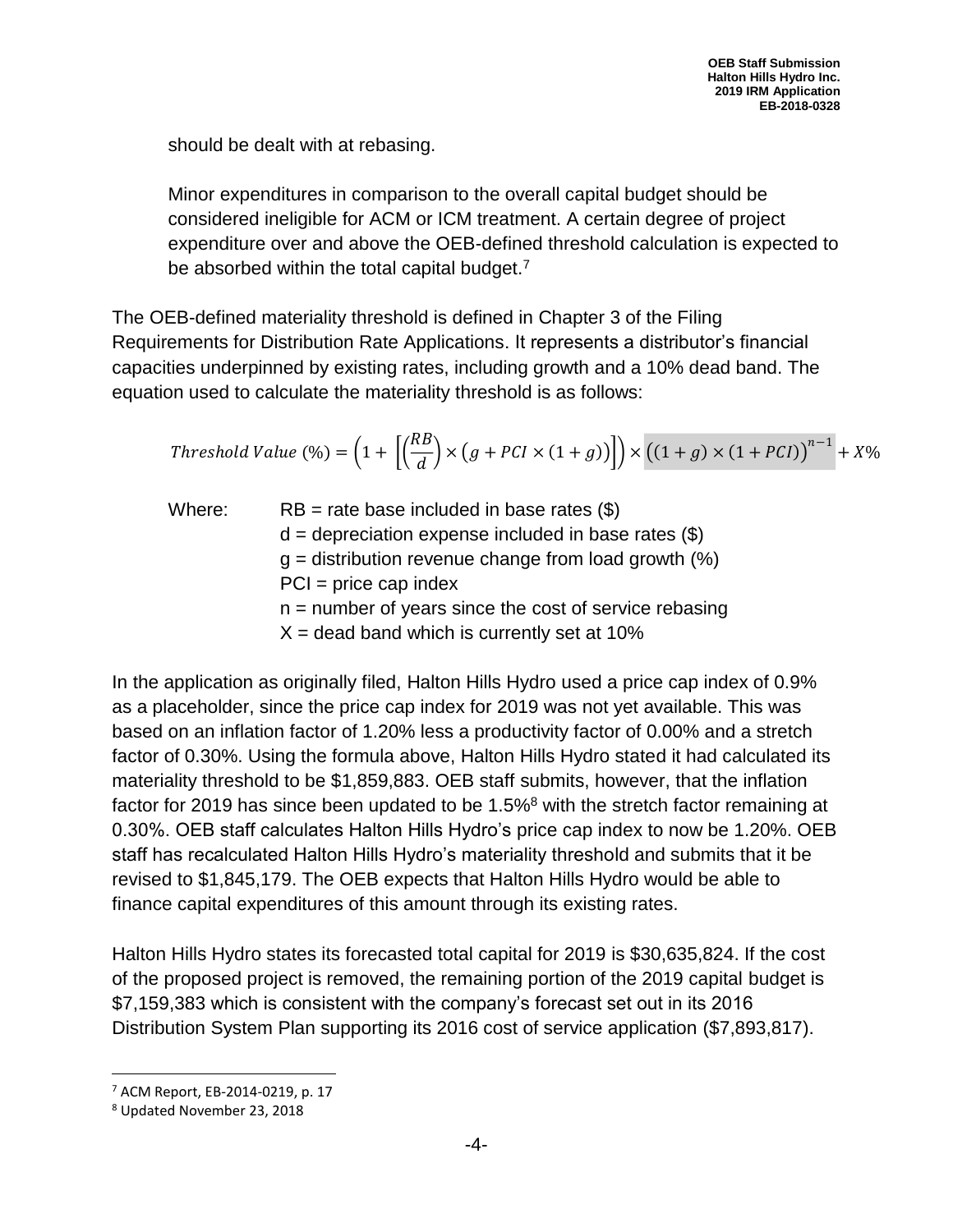OEB staff submits that based on the revised materiality threshold above, the maximum eligible incremental capital amount available to Halton Hills Hydro through this ICM is \$28,790,645. This is based on the total capital for 2019 of \$30,635,824 less the revised materiality threshold of \$1,845,179. OEB staff notes that 100% of the project capital amount of \$23,476,441 requested by Halton Hills Hydro falls within the maximum eligible incremental capital amount of \$28,790,645.

Regarding the project-specific materiality threshold, OEB staff notes that the ACM Report stated: "In addition, the Board has adopted a project-specific materiality threshold as identified in the Toronto Hydro decision."<sup>9</sup> A footnote then stated that this decision had determined that "Specific projects were not approved on the basis that they were minor expenditures in comparison to the overall capital budget." OEB staff submits that the incremental capital Halton Hills Hydro has requested for the new TS makes up the bulk of its 2019 capital budget and therefore meets the project-specific materiality threshold. OEB staff also notes that the revenue requirement impact of this project (excluding the incremental OM&A costs) is approximately 16% of Halton Hills Hydro's current revenue requirement.

#### *Need*

The OEB describes need in the ACM Report as follows:

The distributor must pass the Means Test (as defined in the ACM Report). Amounts must be based on discrete projects, and should be directly related to the claimed driver. The amounts must be clearly outside of the base upon which the rates were derived.<sup>10</sup>

Under the ICM Means Test, if a distributor's regulated return on equity (ROE) exceeds 300 basis points above the deemed ROE embedded in the distributor's rates, then the funding for any incremental capital project will not be allowed. Halton Hills Hydro provides the following table for its regulated ROE for the past three years:<sup>11</sup>

 $\overline{a}$ 

<sup>9</sup> ACM Report, EB-2014-0219, p. 17

 $10$  Ibid

<sup>11</sup> EB-2018-0328, ICM Application, p. 11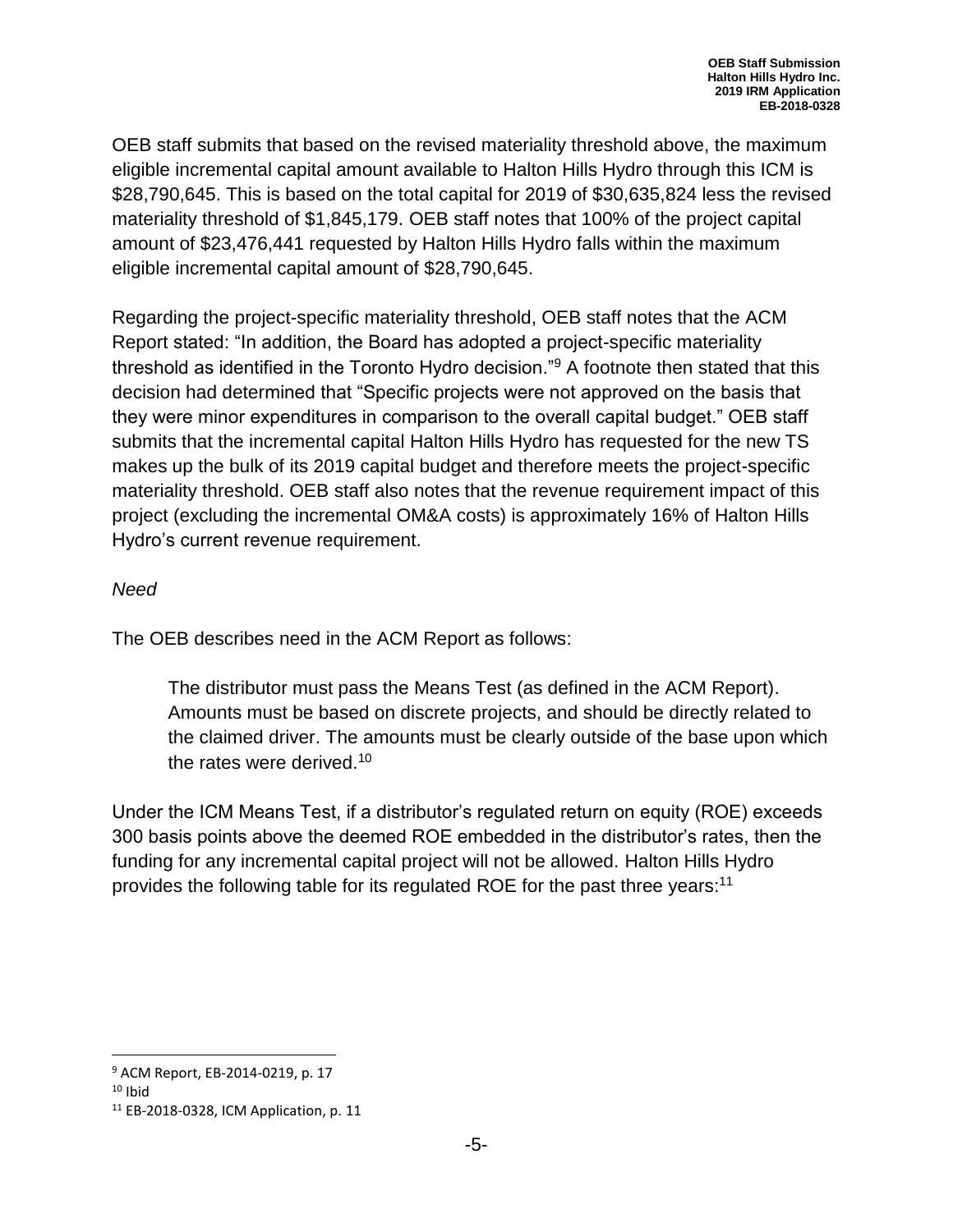| Year | Deemed<br>Rate of<br>Return | Regulated<br>Rate of<br>Return | Variance  |
|------|-----------------------------|--------------------------------|-----------|
| 2015 | 8.82%                       | $6.70\%$                       | $-2.12%$  |
| 2016 | 9.19%                       | 6.76%                          | $-2.43%$  |
| 2017 | $9.19\%$                    | 6.98%                          | $-2.21\%$ |

#### Table 1 – Halton Hills Hydro Historical Rate of Return

Halton Hills Hydro has not exceeded its deemed rate of return by 300 basis points and has achieved in the past three years, on average, 225 basis points below its deemed rate of return. OEB staff submits that Halton Hills Hydro passes the Means Test.

The only expense related to the new TS that had been incurred prior to Halton Hills Hydro's 2016 cost of service application was the purchase of land for the new TS. As part of an interrogatory response in the 2016 cost of service proceeding, Halton Hills Hydro removed the costs of the land purchase from the rate base and the costs were therefore not included in the rates approved in the proceeding.<sup>12</sup> Furthermore, OEB staff accepts that the ICM funding requested is for the discrete purpose of constructing a new municipal TS to be owned and operated by Halton Hills Hydro. OEB staff submits that the construction of the new TS is a discrete project and outside the base upon which rates were derived.

#### *Prudence*

l

The OEB describes the prudence threshold in the ACM Report as follows:

The amounts to be incurred must be prudent. This means that the distributor's decision to incur the amounts must represent the most cost-effective option (not necessarily least initial cost) for ratepayers.<sup>13</sup>

The Independent Electricity System Operator's (the IESO) Northwest Greater Toronto Area Integrated Regional Resource Plan (IRRP) published on April 28, 2015 echoes the need for a new TS to be constructed in order to serve future growth in Halton Hills Hydro's service area.<sup>14</sup> Halton Hills Hydro further retained Stantec Consulting Ltd. in

<sup>12</sup> EB-2015-0074, Interrogatory Responses, 2-Energy Probe-8

<sup>13</sup> ACM Report, EB-2014-0219, p. 17

<sup>14</sup> EB-2018-0328, ICM Application, Appendix C – Northwest Greater Toronto Area Integrated Regional Resource Plan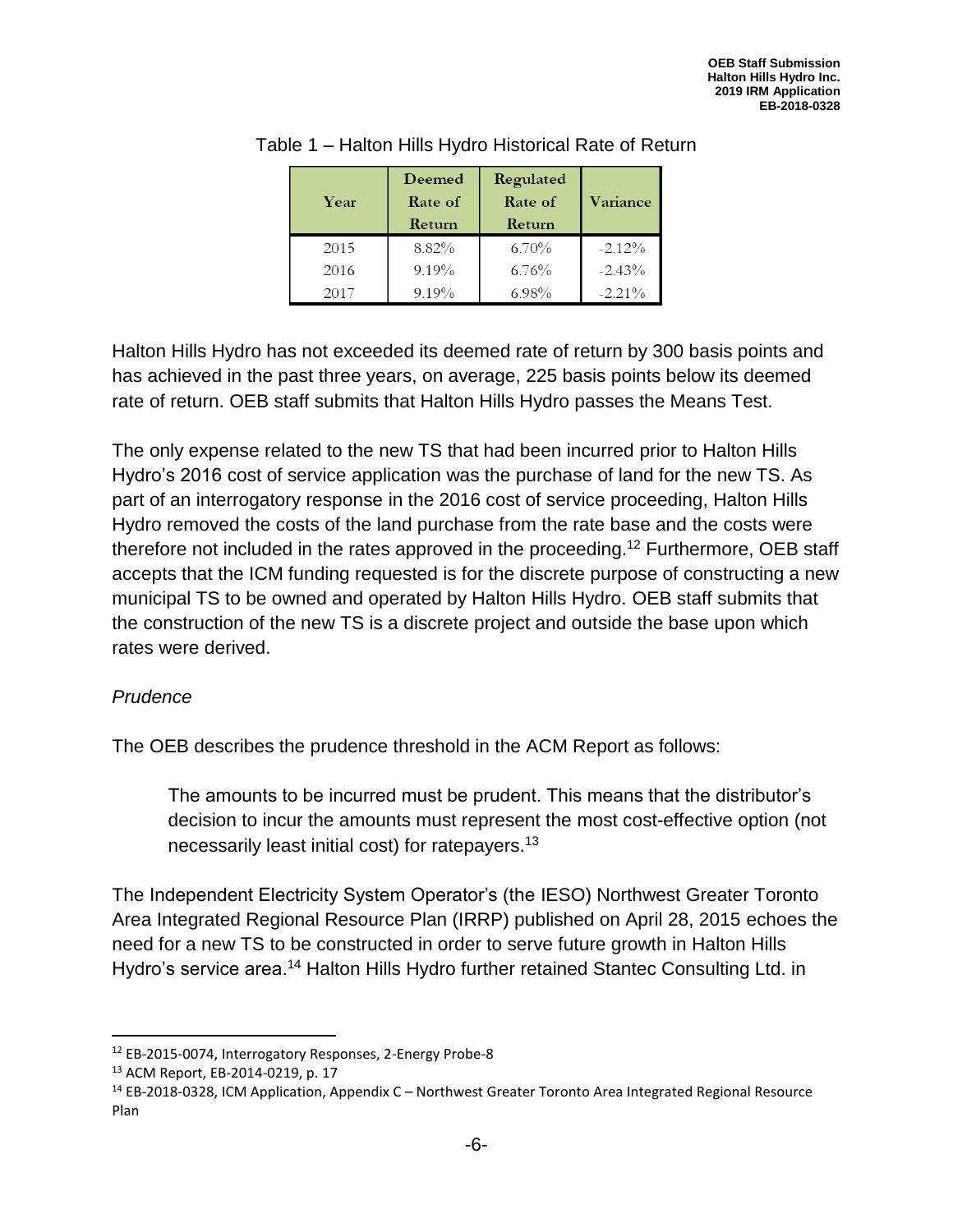June 2017 to update load forecasts for Halton Hills Hydro's distribution system and verify the need for a new TS by 2019.<sup>15</sup>

Halton Hills Hydro explored three options to meet its supply needs:

- 1. Pay Hydro One to expand the Hydro One owned Halton TS
- 2. Build and operate a new TS
- 3. Do nothing

Halton Hills Hydro did not accept option one because, as the IRRP states, the expansion of Halton TS would meet short and medium term needs, but would fail to adequately provide long term supply.<sup>16</sup> Furthermore, the IRRP notes that any new feeders into Halton Hills Hydro's service territory from Halton TS would need to cross Highway 401. Owing to the challenges of obtaining air rights over Highway 401, the IRRP estimated the feeders serving Halton Hills Hydro would have to be tunneled under the Highway for a price of \$2 million per feeder. The IRRP suggested that Halton Hills Hydro construct and operate a new TS to satisfy long term supply needs and avoid the costs of tunneling under Highway 401.

Halton Hills Hydro submits that option three is also unacceptable as current infrastructure is inadequate to serve anticipated growth in its service area. Particularly, Halton Hills Hydro notes the planned inclusion of the "Vision Georgetown" development which has been confirmed by the Town of Halton Hills.<sup>17</sup>

Halton Hills Hydro states that, as options one and three are both unacceptable, it chose option two as the most cost-effective option for ratepayers. OEB notes that the IRRP also identified a Halton Hills Hydro owned and operated TS (i.e. option two) as the recommended solution. Option two would serve short, medium and long-term supply needs in Halton Hills Hydro's service territory. Option two would construct the new TS on the previously mentioned site adjacent to the HHGS and north of Highway 401 which would allow it to avoid any costly expenditures required to tunnel feeders under Highway 401.

OEB staff submits that the ICM request for a new TS satisfies the ICM criteria and is in accordance with OEB policies. OEB staff notes that the OEB has in previous decisions

l

<sup>15</sup> EB-2018-0328, ICM Application, Appendix D – Stantec Load Forecast Report for Halton Hills Hydro 27.6 kV Distribution System

<sup>16</sup> IRRP, p. 54-55

<sup>17</sup> EB-2018-0328, ICM Application, Appendix E – 2015 Town CAO Letter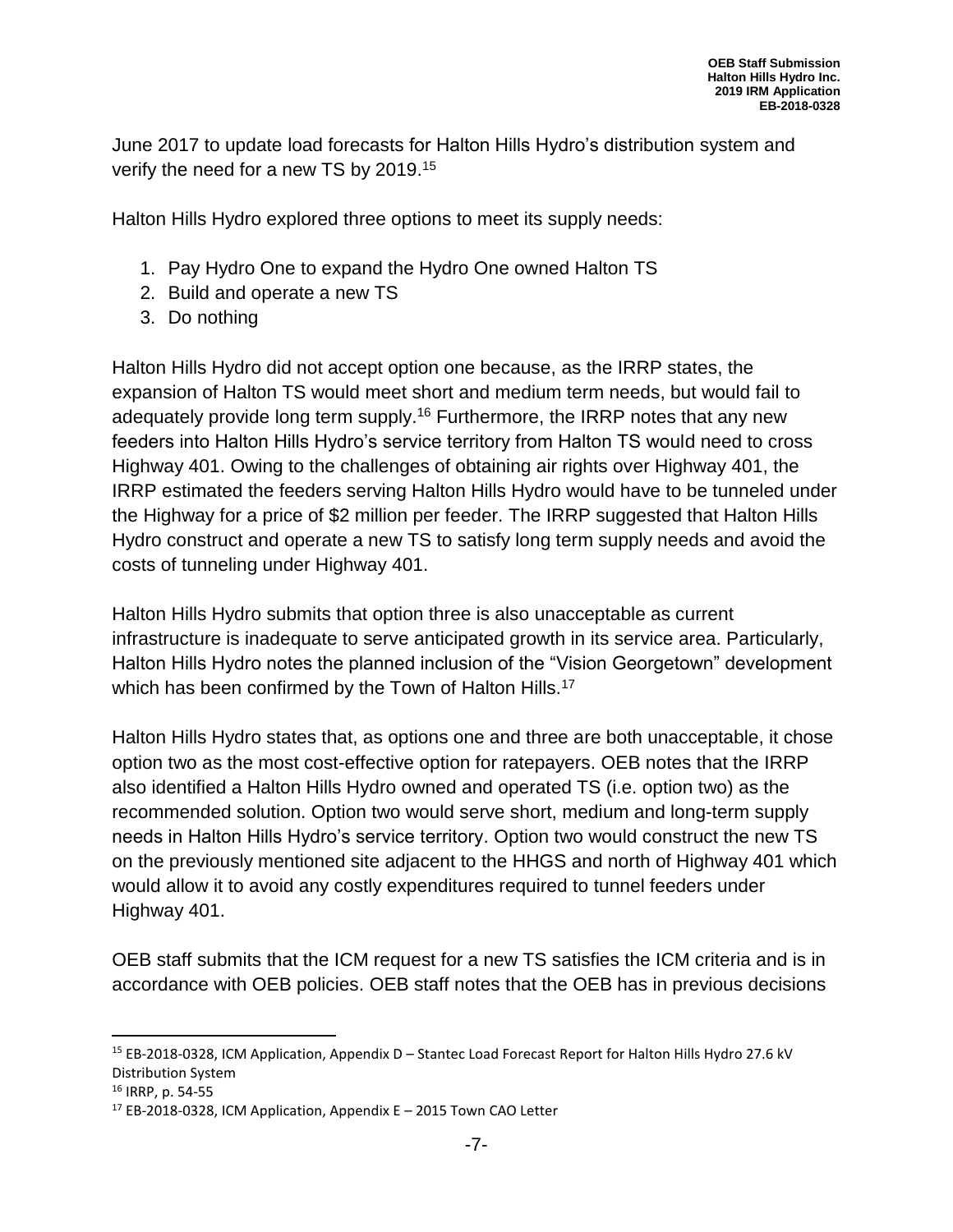deemed municipal transformer stations as distribution assets.<sup>18</sup> OEB staff also notes that similar sized stations have required similar amounts of capital.<sup>19</sup> OEB staff recommends that the OEB approve the incremental capital amount of \$23,476,441 and deem the new TS as a distribution asset pursuant to section 84(a) of the OEB Act.

OEB staff notes that Halton Hills Hydro has not applied the half-year rule. As this ICM application is in Halton Hills Hydro's third IRM year, OEB staff submits that Halton Hills Hydro has appropriately not applied the half-year rule.<sup>20</sup> OEB staff further submits that Halton Hills Hydro has correctly calculated the incremental revenue requirement for the incremental capital of the new TS to be \$1,698,085.

Halton Hills Hydro has not proposed any rate mitigation as total bill impacts of the ICM application are not greater than 10% for any customer class. OEB staff notes that, as previously mentioned, Halton Hills Hydro has a concurrent IRM application currently before the OEB. OEB staff submits that, because the ICM and IRM applications are both applying for changes to rates effective May 1, 2019, it is appropriate to consider the combined total bill impacts of both applications. OEB staff notes that the total bill impact of the ICM application for residential customers is 4.40%. OEB staff further notes that, as a result of various rate rider refunds, the combined total bill impact of the IRM and ICM applications for residential customers is lower at 1.90%. However, OEB staff notes that total bill impacts for the General Service 50 to 999 kW and General Service 1,000 to 4,999 kW service classes exceed 10%.<sup>21</sup> Halton Hills Hydro submits that this is in large part due to Global Adjustment rate riders. OEB staff agrees that the bulk of the total bill impact to the two large service classes is due to the IRM application and therefore submits that any rate mitigation for the two large service classes to be addressed in the IRM application. OEB staff submits that no further rate mitigation is required.

#### *Incremental OM&A*

 $\overline{\phantom{a}}$ 

Halton Hills Hydro has requested \$131,515 per year in OM&A funding related to the ICM. OEB staff notes that incremental OM&A is not typically available as per ICM guidelines because the purpose of the ICM is for incremental capital, not OM&A.

<sup>18</sup> Decision and Order, EB-2010-0104, March 14, 2011

<sup>&</sup>lt;sup>19</sup> Hydro Ottawa built and completed Terry Fox municipal TS in 2013 for a total of \$22 million. Terry Fox municipal TS is also a 230 kV to 27.6 kV station with 100 MVA of capacity.

<sup>20</sup> EB-2010-0130, Guelph Hydro Electric Systems Inc., *Decision and Order*, p. 15-16. The OEB has found previously that the half-year rule should only apply in the last year before rebasing. The half-year rule should not be applied to earlier years of the IR plan term so as to not build a deficiency for the subsequent years of the IR plan term.

<sup>&</sup>lt;sup>21</sup> Total bill impacts for General Service 50 to 999 kW is 10.41%, and 10.38% for General Service 1,000 to 4,999 kW.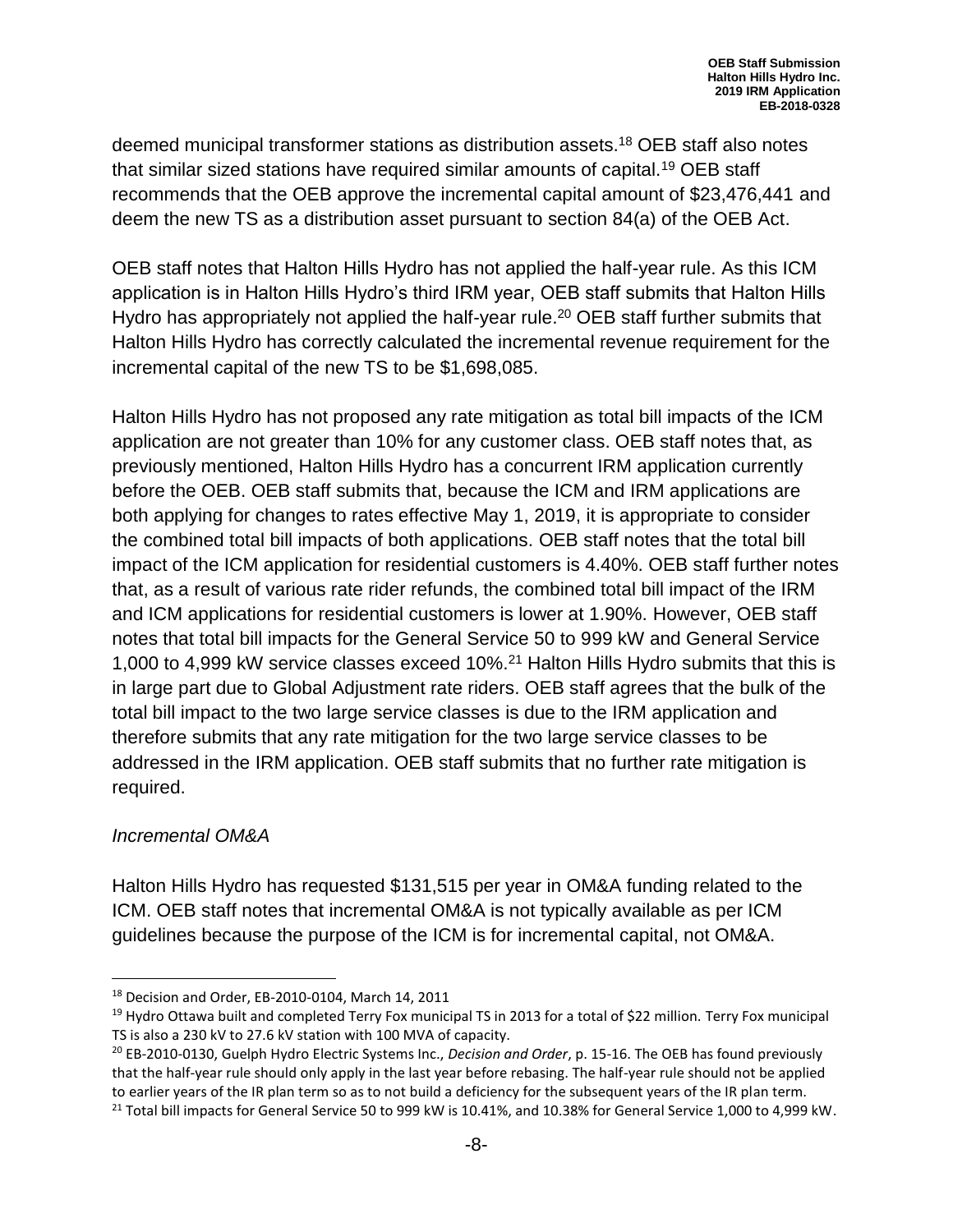However, OEB staff notes that in the OEB's Decision on 2015 rates for Festival Hydro Inc., the OEB identified the option for the distributor to seek exceptions to the general ICM policy for OEB consideration. 22

In a response to an interrogatory, Halton Hills Hydro provided the following table for its actual OM&A expenditures for the past two years:<sup>23</sup>

| OM&A Expense                               |     | Actual<br>2016 |    | Actual<br>2017 |      | Forecast<br>2018 | Budget<br>2019 |
|--------------------------------------------|-----|----------------|----|----------------|------|------------------|----------------|
| Distribution Expenses - Operation          |     | 1,460,237      |    | 1,422,770      |      | 1,726,686        | 1,685,407      |
| Distribution Expenses - Maintenance        |     | 444,659        |    | 283,003        |      | 431,671          | 421,352        |
| Billing and Collecting                     |     | 1,097,634      |    | 1,130,882      |      | 1,232,265        | 1,254,723      |
| Administrative and General Expenses + LEAP |     | 3,122,905      |    | 3,257,415      |      | 2,685,142        | 2,877,459      |
| Total Eligible Distribution Expenses       | \$  | 6,125,435      | \$ | 6,094,070      |      | 6,075,764        | 6,238,941      |
| <b>OM&amp;A</b> as per EB-2015-0074        |     | 6,007,592      | S  | 6,007,592      | S    | 6,007,592        | 6,007,592      |
| Variance over (under) (\$)                 | \$. | 117,843        | \$ | 86,478         | - \$ | 68,172           | 231,349        |
| Variance over (under) $(\%)$               |     | 1.96%          |    | $1.44\%$       |      | $1.13\%$         | 3.85%          |

Table 2 – Halton Hills Hydro OM&A Expenditures

OEB staff notes that Halton Hills Hydro has exceeded or has forecasted to exceed the approved OM&A from its last cost of service proceeding in all years. Even in 2019, and without the incremental \$131,515 for the new TS, Halton Hills Hydro is still exceeding its approved OM&A by 1.66%. OEB staff provides the following table showing Halton Hills Hydro's cost of service approved OM&A adjusted using Halton Hill Hydro's price cap index for 2017 to 2019:

|                                           | Actual<br>2016       | Actual<br>2017 | <b>Forecast</b><br>2018 | <b>Budget</b><br>2019 |
|-------------------------------------------|----------------------|----------------|-------------------------|-----------------------|
|                                           |                      |                |                         |                       |
| <b>Price Cap Index</b>                    | <b>Rebasing Year</b> | 1.90%          | 1.20%                   | 1.50%                 |
| Price Cap Index Adjusted OM&A (\$)        | 6,007,592            | 6,121,736      | 6,195,197               | 6,288,125             |
| Total Eligible Distribution Expenses (\$) | 6,125,435            | 6,094,070      | 6,075,764               | 6,238,941             |
| Variance over (under) (\$)                | 117,843              | (27, 666)      | (119, 433)              | (49, 184)             |
| Variance                                  | 1.96%                | $-0.45%$       | $-1.93%$                | $-0.78%$              |

Table 3 – Halton Hills Hydro Price Cap Index Adjusted OM&A

<sup>23</sup> Staff IR-1, part a

 $\overline{a}$ 

<sup>&</sup>lt;sup>22</sup> Decision and Order, EB-2014-0073, April 30, 2015, p. 16. Festival Hydro applied for and was approved ICM funding for its new municipal TS in its 2013 IRM application. In its subsequent cost of service application, Festival Hydro requested to recover OM&A costs accumulated in previous two years associated with the new TS. In the EB-2014-0073 Decision, the OEB denied Festival Hydro's request for recovery of past OM&A expenses as it was out of period. The OEB however, noted in the same decision that Festival Hydro could have requested the OEB to consider granting an exception for the recovery of incremental OM&A in its original ICM application if Festival Hydro felt the need to recover the incremental OM&A expenses.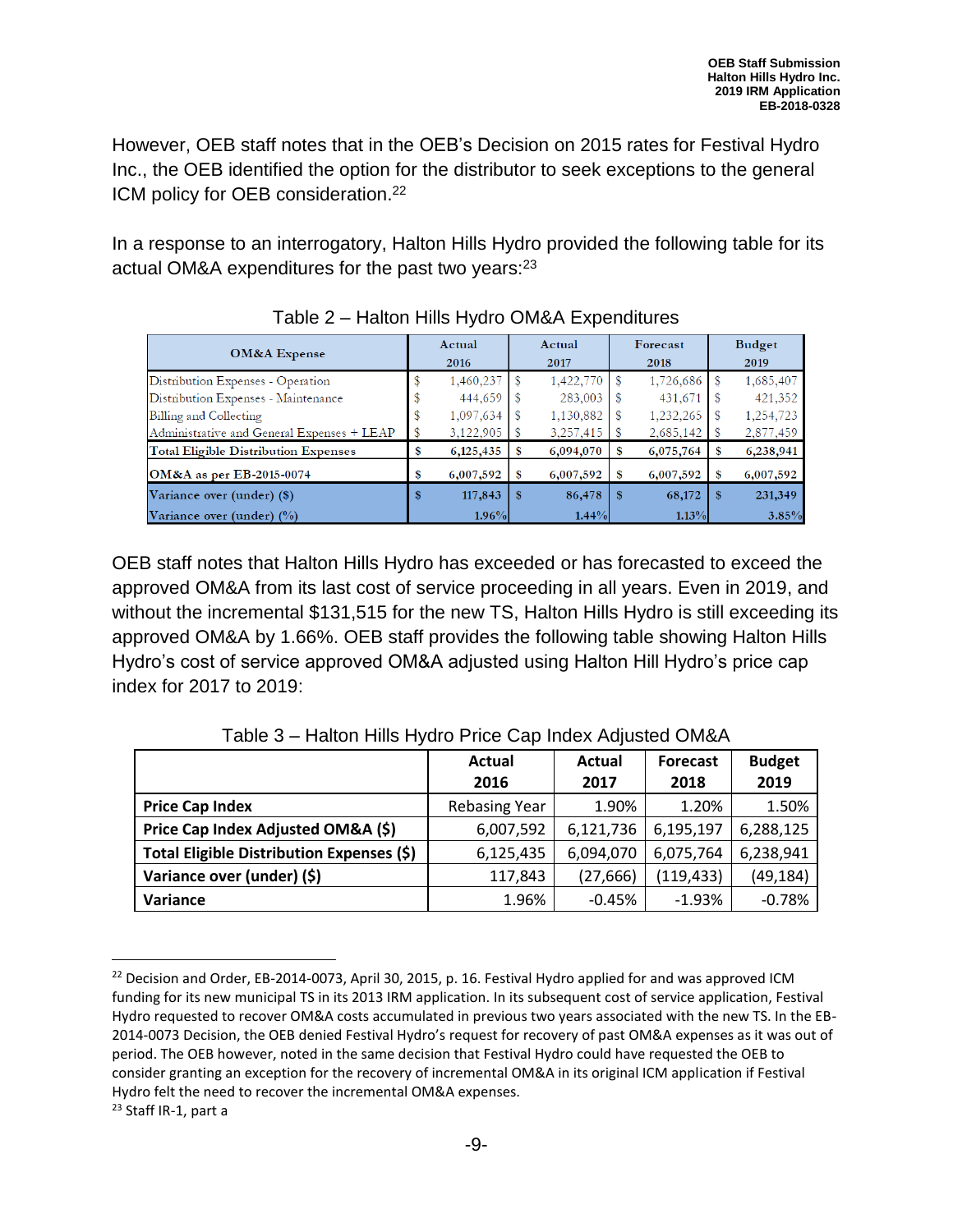OEB staff notes that Halton Hills Hydro's distribution rates have been increased in 2017 and 2018 using the price cap index and is further expected to be increased by 1.50% for 2019. OEB staff submits that, given the extra revenue generated by the increased rates, Halton Hills Hydro's manageable OM&A budget should also be adjusted as shown by the Price Cap Index Adjusted OM&A row in Table 3. OEB staff submits that Halton Hills Hydro should be able to absorb increases in OM&A spending up to the amounts shown in Table 3 using the extra revenue generated by the increased distribution rates.

Halton Hills Hydro states in its ICM application that "while the operating costs relating to the TS are direct increases to OM&A spending, it should be noted that customers will realize savings in monthly transformation connection costs as [Halton Hills Hydro] will be able to transfer some of the existing load to the new TS."<sup>24</sup> In a response to an interrogatory, Halton Hills Hydro provided the following table for the estimated cost savings in transformation costs:<sup>25</sup>

#### Table 4 – Forecasted Avoided Transformation Charges

| Year                        | HHH MTS#1<br>Forecasted<br>Load $(MW)$          | <b>Hydro One</b><br>Transformation<br>Rate $(\frac{1}{8} / kW)^1$ |                                  | <b>Forecasted Annual</b><br>Avoided<br>Transformation<br>Connection Costs <sup>3</sup> |  |
|-----------------------------|-------------------------------------------------|-------------------------------------------------------------------|----------------------------------|----------------------------------------------------------------------------------------|--|
|                             | $\mathbf{A}$                                    | $\bf{B}$                                                          | $F = A * 1000 * B *$<br>months*E |                                                                                        |  |
| 2019                        | 11                                              | $$2.2500$ \$                                                      |                                  | 139,536                                                                                |  |
| 2020                        | 15                                              | $$2.2725$ \$                                                      |                                  | 280,008                                                                                |  |
| 2021                        | 23                                              | $$2.2952$ \$                                                      |                                  | 423,276                                                                                |  |
| 2022                        | 26                                              | $$2.3182$ \$                                                      |                                  | 488,041                                                                                |  |
| 2023                        | 29                                              | $$2.3414$ \$                                                      |                                  | 552,149                                                                                |  |
| 2024                        | 33                                              | $$2.3648$ \$                                                      |                                  | 629,067                                                                                |  |
| 2025                        | 37                                              | $$2.3884$ \$                                                      |                                  | 711,367                                                                                |  |
| 2026                        | 40                                              | $$2.4123$ \ \$                                                    |                                  | 795,250                                                                                |  |
| 2027                        | 44                                              | $$2.4364$ \$                                                      |                                  | 880,739                                                                                |  |
| 2028                        | 49                                              | $$2.4608$ \$                                                      |                                  | 977,899                                                                                |  |
| 2029                        | 54                                              | $$2.4854$ \$                                                      |                                  | 1,091,110                                                                              |  |
| 2030                        | 60                                              | $$2.5103$ \$                                                      |                                  | 1,226,972                                                                              |  |
| 2031                        | 67                                              | $$2.5354$ \$                                                      |                                  | 1,388,199                                                                              |  |
|                             |                                                 |                                                                   | \$                               | 9,583,614                                                                              |  |
| Assumptions:                | Hydro One 2019 Transformation Rate per kW:      |                                                                   | \$                               | $2.25$ B                                                                               |  |
|                             | <sup>1</sup> Escalation of Transformation Rate: |                                                                   |                                  | $1\%$ C                                                                                |  |
| <sup>2</sup> Discount Rate: |                                                 |                                                                   |                                  | 5% D                                                                                   |  |
|                             |                                                 | <sup>3</sup> Seasonal Diversity Factor (based on 2014-2018 data): |                                  | 0.68 E                                                                                 |  |
|                             |                                                 | Present Value of Forecasted Avoided Costs (2019 value) \$         |                                  | 6,325,319 $H = NPV(D, G)$                                                              |  |

#### Table IRR - 3 - Forecasted Avoided Transformation Charges

<sup>24</sup> EB-2018-0328, ICM Application, p. 18

<sup>25</sup> Staff IR-2, part b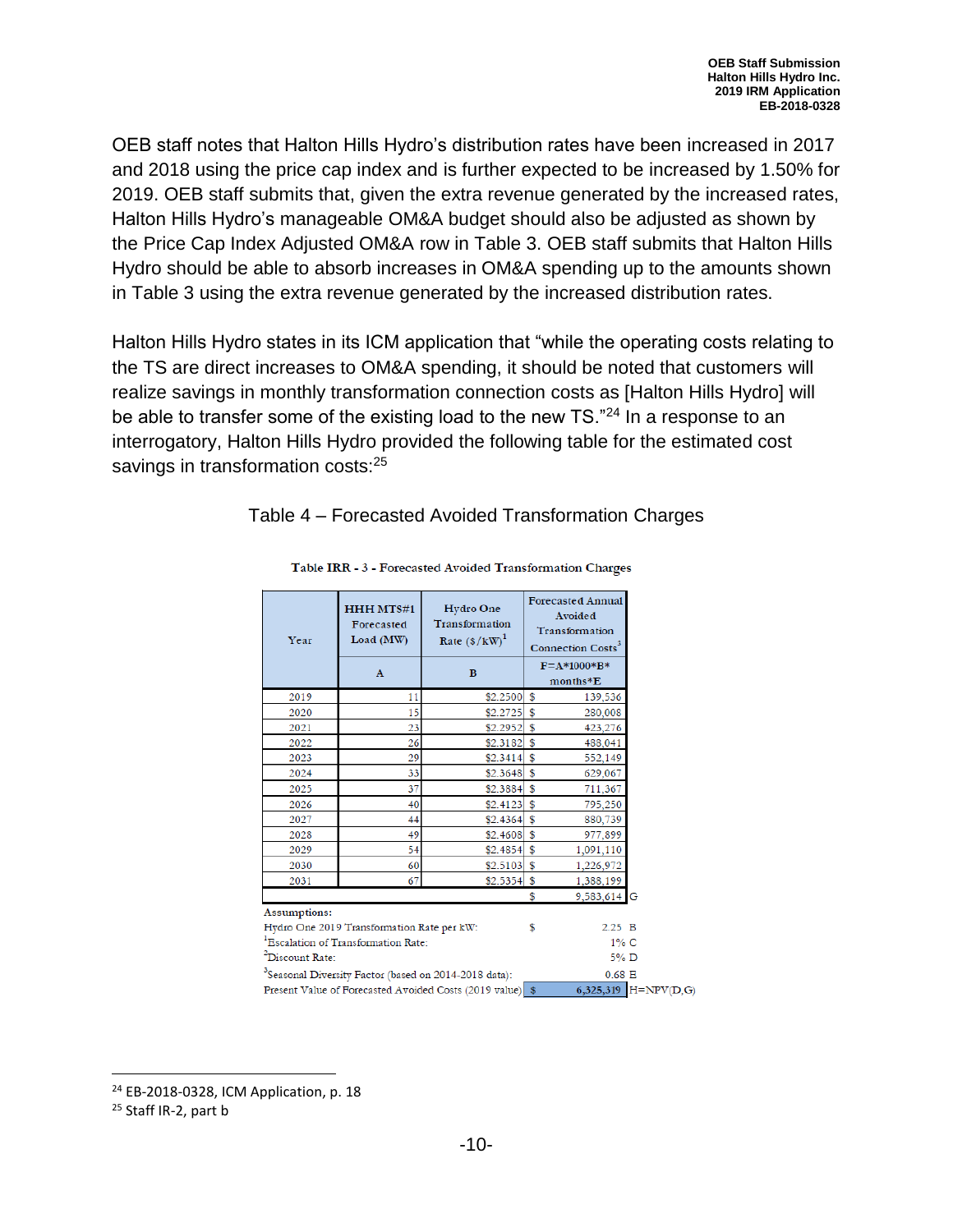OEB staff notes that, although the IRRP recommended a Halton Hills Hydro-owned and operated TS, the IRRP did not perform an assessment on potential cost savings in transformation connection costs. OEB staff further notes that any transfer of load off of the Hydro One TS may be subject to bypass costs unless the TS facility is overloaded. OEB staff submits that, in the absence of an assessment into potential bypass compensation to Hydro One, the forecasted transformation costs savings that Halton Hills Hydro has provided is not accurate and therefore not appropriate to be considered in this ICM application.

OEB staff submits that Halton Hills Hydro has used the price cap index to increase its distribution rates in its 2017 and 2018 IRM applications and further expects Halton Hills Hydro to increase its distribution rates in its 2019 IRM application. Using the revenue generated by the increased rates, OEB staff expects Halton Hills Hydro to be able to manage OM&A expenditures up to the amounts listed in Price Cap Index Adjusted OM&A row in Table 3. OEB staff recommends that the OEB not approve the annual recovery of \$131,515 in incremental OM&A expenses associated with the new TS.

#### **New Deferral and Variance Accounts**

#### *Background*

Halton Hills Hydro is seeking OEB approval for the creation of a deferral and variance account to track the costs and ICM revenues related to the TS, with the intention of truing up the balance at the time of Halton Hills Hydro's next rebasing. As indicated in an interrogatory response, Halton Hills Hydro requests Account 1508 – Other Regulatory Assets, Sub-account Incremental Capital Charges to track costs and revenues related to the TS.<sup>26</sup> As well, Halton Hills Hydro requests a further sub-account to Account 1508 – Other Regulatory Assets, Sub-Account Incremental Capital Charges to track costs and recovery costs related to the incremental OM&A associated with the new TS.

### *OEB staff submission*

OEB staff notes that Halton Hills Hydro is requesting Account 1508 – Other Regulatory Assets, Sub-account Incremental Capital Charges. As stated in the *Accounting Procedures Handbook for Electricity Distributors* (the APH Handbook), this sub-account is used to record charges arising from the capital relief rate rider and "arises from an incremental capital module approved for Hydro One Networks Inc. (EB-2008-0187),

<sup>&</sup>lt;sup>26</sup> Staff IR-11, part a